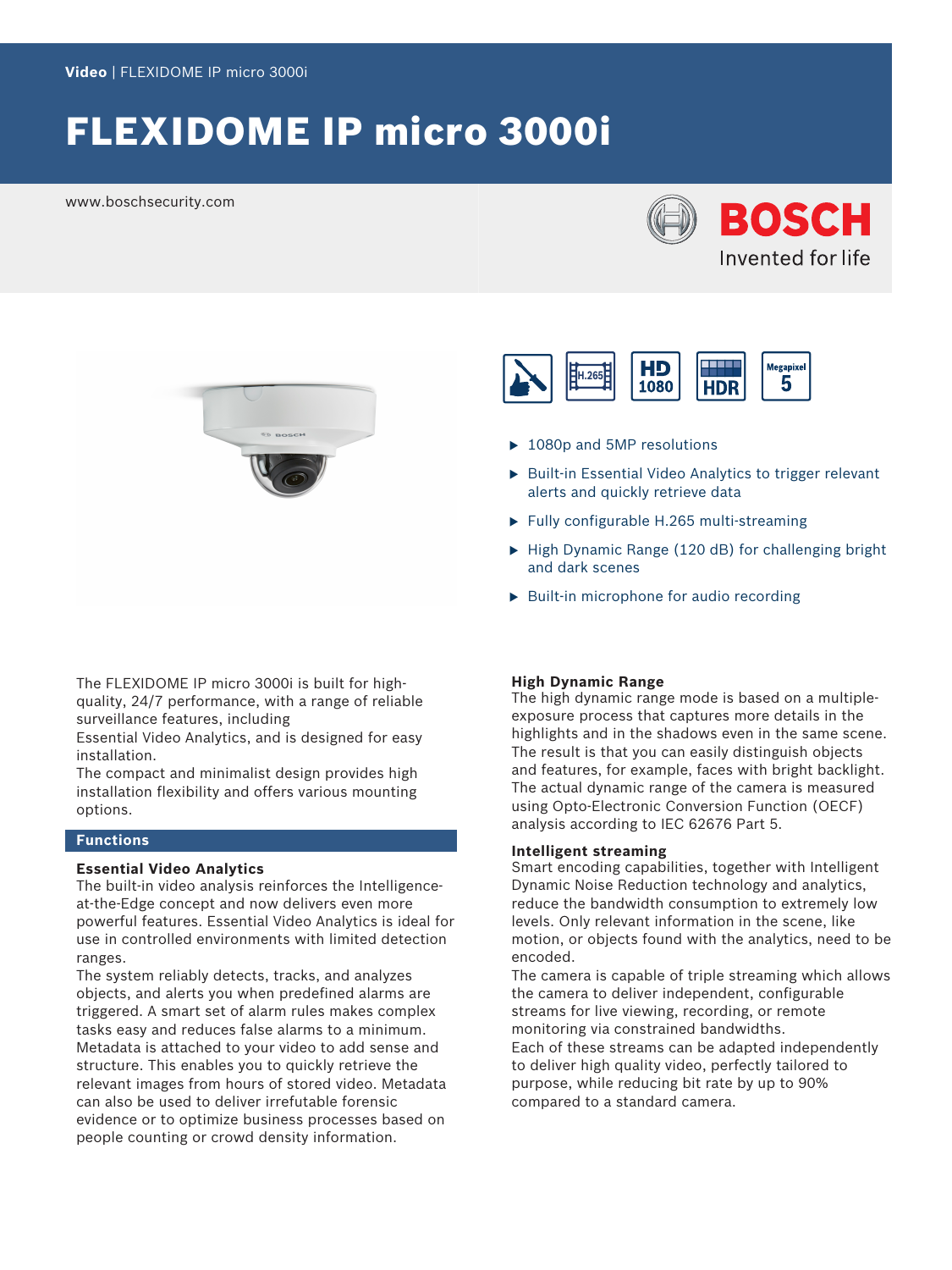#### **H.265 high-efficiency video encoding**

The camera is designed on the most efficient and powerful H.264 and H.265/HEVC encoding platform. The camera is capable of delivering high-quality and high-resolution video with very low network load. With a doubling of encoding efficiency, H.265 is the new compression standard of choice for IP video surveillance systems.

#### **Tamper and motion detection**

A wide range of configuration options is available for alarms signaling camera tampering. A built-in algorithm for detecting movement in the video can also be used for alarm signaling.

#### **Built-in microphone and audio alarm**

The camera has a built-in microphone to allow operators to listen in on the monitored area. Audio detection can be used to generate an alarm if needed.

#### **Recording and storage management**

Recording management can be controlled by the Bosch Video Recording Manager application, or the camera can use local storage and iSCSI targets directly without any recording software. Local storage can be used for recording "at the edge" or for Automatic Network Replenishment (ANR) technology to improve the overall recording reliability. Pre-alarm recording in RAM reduces bandwidth consumption on the network and extends the effective life of the memory card.

#### **Edge recording**

Insert a memory card into the card slot to store up to 2 TB of local alarm recording. Pre-alarm recording in RAM reduces recording bandwidth on the network, and extends the effective life of the memory card. It has advanced edge recording providing a reliable storage solution possible due to the combination of these functions:

- Industrial SD card support allows for extreme lifetime
- Health monitoring of industrial SD cards provide early service indications.

#### **DORI coverage**

DORI (Detect, Observe, Recognize, Identify) is a standard system (EN-62676-4) for defining the ability of a camera to distinguish persons or objects within a covered area. The maximum distance at which a camera/lens combination can meet these criteria is shown below:

#### **1080p camera with 2.3 mm or 2.8 mm lens**

| <b>DORI</b> | <b>DORI</b><br>definition | <b>Distance</b><br>$2.3$ mm/<br>$2.8$ mm | <b>Horizontal</b><br>width |
|-------------|---------------------------|------------------------------------------|----------------------------|
| Detect      | $25 \text{ px/m}$         | $17 \text{ m}/28 \text{ m}$              | 77 m                       |
|             | $(8 \text{ px/ft})$       | (56 ft/93 ft)                            | (252 ft)                   |
| Observe     | $63 \text{ px/m}$         | 7 m/11 m                                 | 30 <sub>m</sub>            |
|             | (19px/ft)                 | (22 ft/37 ft)                            | (100 ft)                   |

| <b>DORI</b> | <b>DORI</b><br>definition | <b>Distance</b><br>$2.3$ mm/<br>2.8 <sub>mm</sub> | <b>Horizontal</b><br>width |
|-------------|---------------------------|---------------------------------------------------|----------------------------|
| Recognize   | $125 \text{ px/m}$        | 3 m/6 m                                           | 15 <sub>m</sub>            |
|             | $(38 \text{ px/ft})$      | (11 ft/19 ft)                                     | (50 ft)                    |
| Identify    | $250 \text{ px/m}$        | 2 m/3 m                                           | 8 <sub>m</sub>             |
|             | $(76 \text{ px/ft})$      | (6 ft/9 ft)                                       | (25 ft)                    |

#### **5.3MP camera with 2.3 mm or 2.8 mm lens**

| <b>DORI</b> | <b>DORI</b><br>definition                | <b>Distance</b><br>$2.3$ mm/<br>2.8 <sub>mm</sub>  | <b>Horizontal</b><br>width   |
|-------------|------------------------------------------|----------------------------------------------------|------------------------------|
| Detect      | $25 \text{ px/m}$<br>$(8 \text{ px/ft})$ | $37 \text{ m}/57 \text{ m}$<br>(121 ft/<br>188 ft) | 123 <sub>m</sub><br>(403 ft) |
| Observe     | $63 \text{ px/m}$                        | $15 \,\mathrm{m}/23 \,\mathrm{m}$                  | 49 m                         |
|             | (19px/ft)                                | (48 ft/75 ft)                                      | (160 ft)                     |
| Recognize   | $125 \text{ px/m}$                       | 7 m/11 m                                           | 25 <sub>m</sub>              |
|             | $(38 \text{ px/ft})$                     | (24 ft/38 ft)                                      | (81 ft)                      |
| Identify    | $250 \text{ px/m}$                       | 4 m/6 m                                            | 12 <sub>m</sub>              |
|             | $(76 \text{ px/ft})$                     | (12 ft/19 ft)                                      | (40 ft)                      |

#### **Easy installation**

Power for the camera can be supplied via a Powerover-Ethernet compliant network cable connection. With this configuration, only a single cable connection is required to view, power, and control the camera. Using PoE makes installation easier and more costeffective, as cameras do not require a local power source.

The camera can also be supplied with power from +12 VDC power supplies.

For trouble-free network cabling, the camera supports Auto-MDIX which allows the use of straight or crossover cables.

#### **Data security**

Special measures have been put in place to ensure the highest level of security for device access and data transport. The three-level password protection with security recommendations allows users to customize device access. Web browser access can be protected using HTTPS and firmware updates can also be protected with authenticated secure uploads. The on-board Trusted Platform Module (TPM) and Public Key Infrastructure (PKI) support, guarantee superior protection from malicious attacks. The 802.1x network authentication with EAP/TLS, supports TLS 1.2 with updated cipher suites including AES 256 encryption.

The advanced certificate handling offers:

- Self-signed unique certificates automatically created when required
- Client and server certificates for authentication
- Client certificates for proof of authenticity
- Certificates with encrypted private keys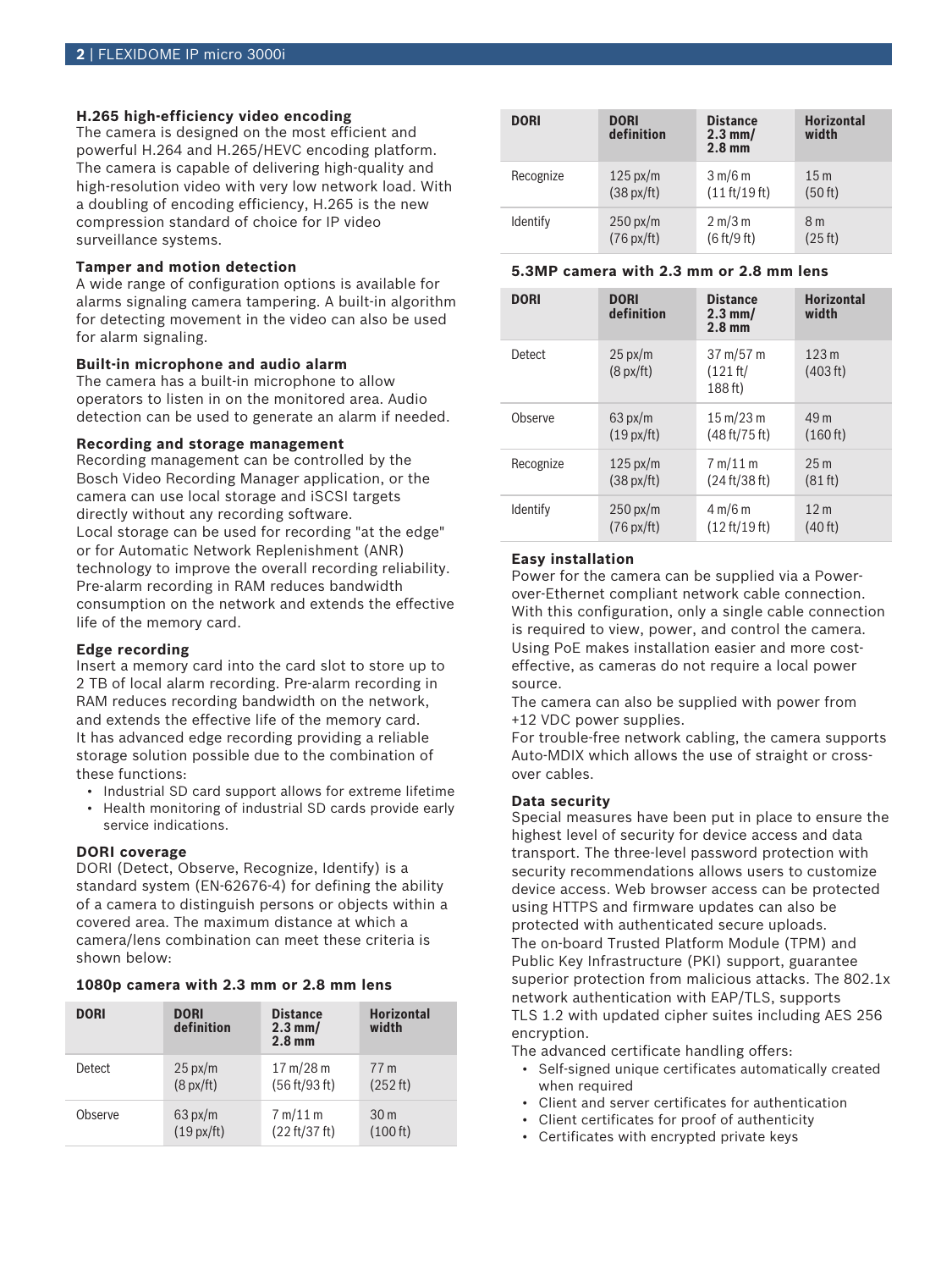### **System integration and ONVIF conformance**

The camera conforms to the ONVIF Profile S, ONVIF Profile G and ONVIF Profile T specifications. For H.265 configuration, the camera supports Media Service 2, which is part of ONVIF Profile T. Compliance with these standards guarantees interoperability between network video products regardless of manufacturer. Third-party integrators can easily access the internal feature set of the camera for integration into large projects. Visit the Bosch Integration Partner Program (IPP) website (ipp.boschsecurity.com) for more information.

#### **Certifications and approvals**

| <b>Standard</b>          | <b>Type</b>                                                                                                                                            |
|--------------------------|--------------------------------------------------------------------------------------------------------------------------------------------------------|
| <b>Fmission</b>          | EN 55032<br>CFR 47 FCC part 15, Class B<br>AS/NZS CISPR 32                                                                                             |
| Immunity                 | EN 50130-4<br>FN 50121-4                                                                                                                               |
| Fnvironmental            | EN 50130-5 (Class II); EN 60068-2-1,<br>EN 60068-2-2, EN 60068-2-6,<br>EN 60068-2-18,<br>EN 60068-2-27, EN 60068-2-30,<br>EN 60068-2-75, EN 60068-2-78 |
| Safety                   | EN 60950-1<br>UL 60950-1<br>CAN/CSA-C22.2 No. 60950-1                                                                                                  |
| Image performance        | IEC 62676-5                                                                                                                                            |
| HD                       | SMPTE 296M-2001 (Resolution: 1280x720)<br>SMPTE 274M-2008 (Resolution:<br>1920x1080)                                                                   |
| Color representation     | <b>ITU-R BT.709-6</b>                                                                                                                                  |
| <b>ONVIF</b> conformance | FN 50132-5-2<br>FN 62676-2                                                                                                                             |
| Impact protection        | EN 62262 (IK08)                                                                                                                                        |
| Environmental            | EN 50581 (RoHS)                                                                                                                                        |
| <b>Marks</b>             | CE, FCC, cULus, WEEE, RCM, VCCI, CMIM,<br>FAC                                                                                                          |

#### **Installation/configuration notes**



#### **Technical specifications**

#### **Power**

| Input voltage       | POE IEEE 802.3af / 802.3 at Type 1, Class 0<br>12 VDC ± 30% |
|---------------------|-------------------------------------------------------------|
| Power consumption   | PoE: 3.5 W / 10.5 W                                         |
| (typical / maximum) | 12 VDC: 3.1 W / 9.5 W                                       |

#### **Sensor**  $2.10$

| ∕ MP             |                     |
|------------------|---------------------|
| Sensor type      | $1/2.8$ inch CMOS   |
| Effective pixels | 1920 (H) x 1080 (V) |
| 5.3 MP           |                     |
| Sensor type      | $1/2.9$ inch CMOS   |
| Effective pixels | 3072 (H) x 1728 (V) |

#### **Video performance - Sensitivity**

#### 2MP

Measured according to IEC 62676 Part 5 (1/30, F1.6 or F2.2)

| • Color      | $0.1$ $\vert x \vert$ |
|--------------|-----------------------|
| $\cdot$ Mono | 0.5k                  |

#### 5.3MP

Measured according to IEC 62676 Part 5 (1/30, F1.6 or F2.2)

| $\cdot$ Color                          | $2.3$ mm: 0.57 lx<br>$2.8$ mm: 0.53 lx       |
|----------------------------------------|----------------------------------------------|
| $\cdot$ Mono                           | $2.3$ mm: 0.24 $\alpha$<br>$2.8$ mm: 0.19 lx |
| Video performance - Dynamic range      |                                              |
|                                        |                                              |
| High Dynamic Range                     | $120$ dB WDR                                 |
| Measured according to IEC 62676 Part 5 |                                              |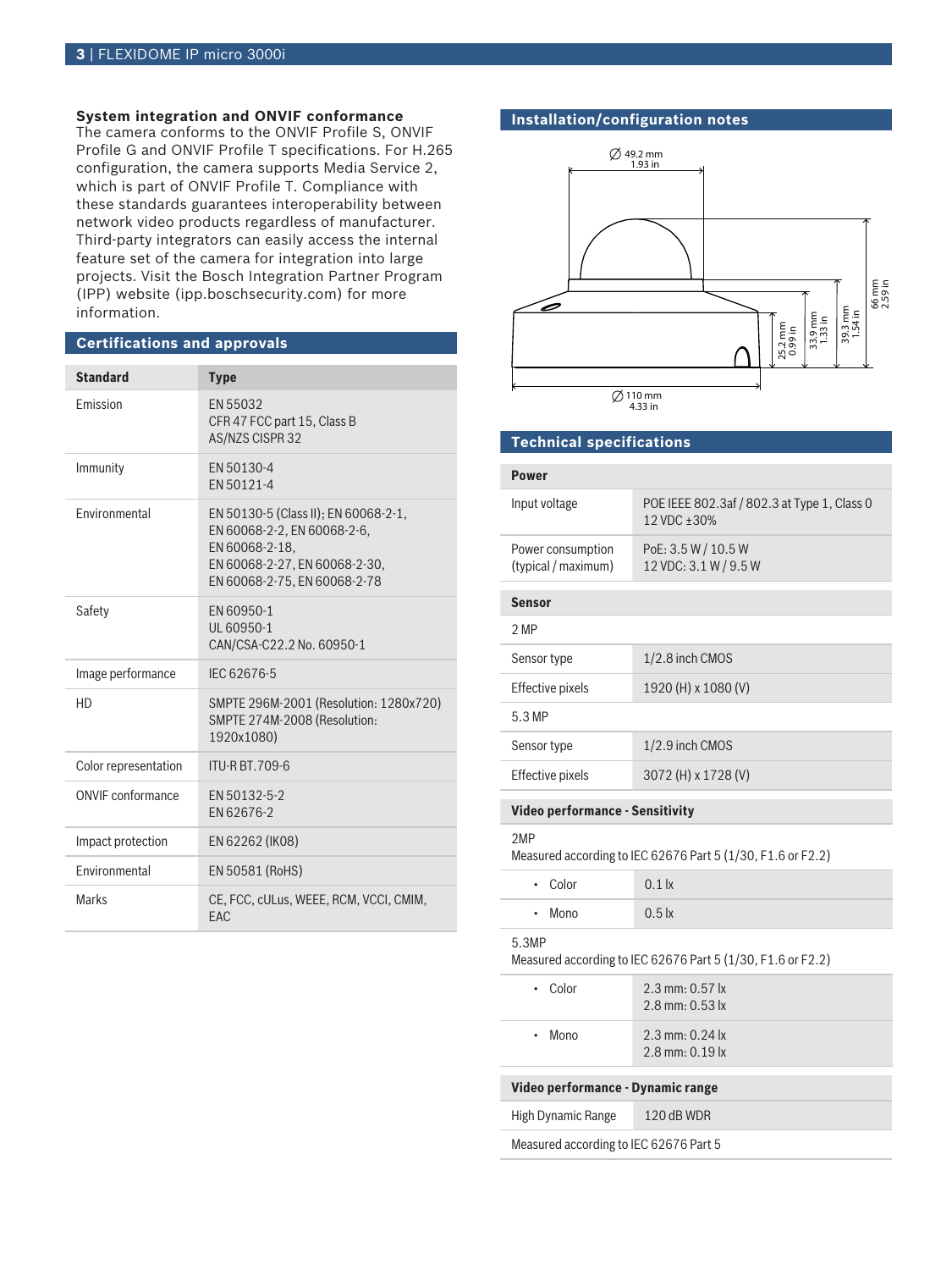## **4** | FLEXIDOME IP micro 3000i

| Video performance - Dynamic range |                                                                                                                                     |
|-----------------------------------|-------------------------------------------------------------------------------------------------------------------------------------|
| 2 MP                              | 103 dB                                                                                                                              |
| 5.3 MP                            | 101 dB                                                                                                                              |
| <b>Optical</b>                    |                                                                                                                                     |
| Lens type                         | 2.3 mm fixed, F2.2<br>2.8 mm fixed, F1.6                                                                                            |
| Field of view                     |                                                                                                                                     |
| 2MP                               | 2.3 mm: 132° x 77° (H x V)<br>2.8 mm: 107° x 57° (H x V)                                                                            |
| 5.3MP                             | 2.3 mm: 118° x 69° (H x V)<br>2.8 mm: 94° x 69° (H x V)                                                                             |
| <b>Video streaming</b>            |                                                                                                                                     |
| Video compression                 | H.265; H.264; M-JPEG                                                                                                                |
| Sensor modes                      |                                                                                                                                     |
| 2 MP                              | 30 fps, HDR, 1920 x 1080<br>25 fps, HDR, 1920 x 1080                                                                                |
| 5.3 MP                            | 20 fps, HDR, 3072 x 1728 (5.3 MP)<br>25 fps, HDR, 2720 x 1530 (4.1 MP)                                                              |
| Streaming                         | Multiple configurable streams in H.264 or H.<br>265 and M-JPEG, configurable frame rate and<br>bandwidth. Regions of Interest (ROI) |
|                                   |                                                                                                                                     |
| <b>GOP structure</b>              | IP                                                                                                                                  |
| Encoding interval                 |                                                                                                                                     |
| 2 MP                              | 1 to 30 fps                                                                                                                         |
| 5.3 MP                            | 1 to 20 fps (5.3 MP)<br>1 to 25 fps (4.1 MP)                                                                                        |
| Signal-to-noise ratio<br>(SNR)    | $>55$ dB                                                                                                                            |
| <b>Video resolution</b>           |                                                                                                                                     |
| 2 MP                              |                                                                                                                                     |
| 1080p HD                          | 1920 x 1080                                                                                                                         |
| 720pHD                            | 1280 x 720                                                                                                                          |
| SD                                | 768 x 432                                                                                                                           |
| D1                                | 720 x 480                                                                                                                           |
| <b>VGA</b>                        | 640 x 480                                                                                                                           |
| 5.3 MP                            |                                                                                                                                     |
| 5.3 MP                            | 3072 x 1728                                                                                                                         |
| 4.1 MP                            | 2720 x 1530                                                                                                                         |
| 3 MP                              | 2304 x 1296                                                                                                                         |

| <b>Video resolution</b>          |                                                                                                                   |
|----------------------------------|-------------------------------------------------------------------------------------------------------------------|
| 720p                             | 1280 x 720                                                                                                        |
| SD                               | 768 x 432                                                                                                         |
| D1                               | 720 x 480                                                                                                         |
| VGA                              | 640 x 480                                                                                                         |
| <b>Camera installation</b>       |                                                                                                                   |
| Mirror image                     | On / Off                                                                                                          |
| Rotation                         | 0°/90° upright / 180°/270° upright                                                                                |
| Camera LED                       | Enable / Disable                                                                                                  |
| Video functions - color          |                                                                                                                   |
| Adjustable picture<br>settings   | <b>Contrast, Saturation, Brightness</b>                                                                           |
| <b>White Balance</b>             | 2500 to 10000K, 4 automatic modes (Basic,<br>Standard, Sodium lamp, Dominant color),<br>Manual mode and Hold mode |
| <b>Video functions - ALC</b>     |                                                                                                                   |
| Shutter                          | Automatic Electronic Shutter (AES): Fixed<br>(1/25[30] to 1/15000) selectable;<br>Default shutter                 |
| Day/Night                        | Auto (adjustable switch points), Color,<br>Monochrome                                                             |
| <b>Video functions - enhance</b> |                                                                                                                   |
| Sharpness                        | Sharpness enhancement level selectable                                                                            |
| <b>Backlight</b><br>compensation | On/off                                                                                                            |
| Contrast<br>enhancement          | On/off                                                                                                            |
| Noise reduction                  | Intelligent Dynamic Noise Reduction with<br>separate temporal and spatial adjustments                             |
| Intelligent defog                | Intelligent Defog automatically adjusts<br>parameters for best picture in foggy or misty<br>scenes (switchable)   |
| Video content analysis           |                                                                                                                   |
| Analysis type                    | <b>Essential Video Analytics</b>                                                                                  |
| Features                         | Rule based alarms and tracking, Line crossing,<br>Enter / leave field, Follow route, Loitering,                   |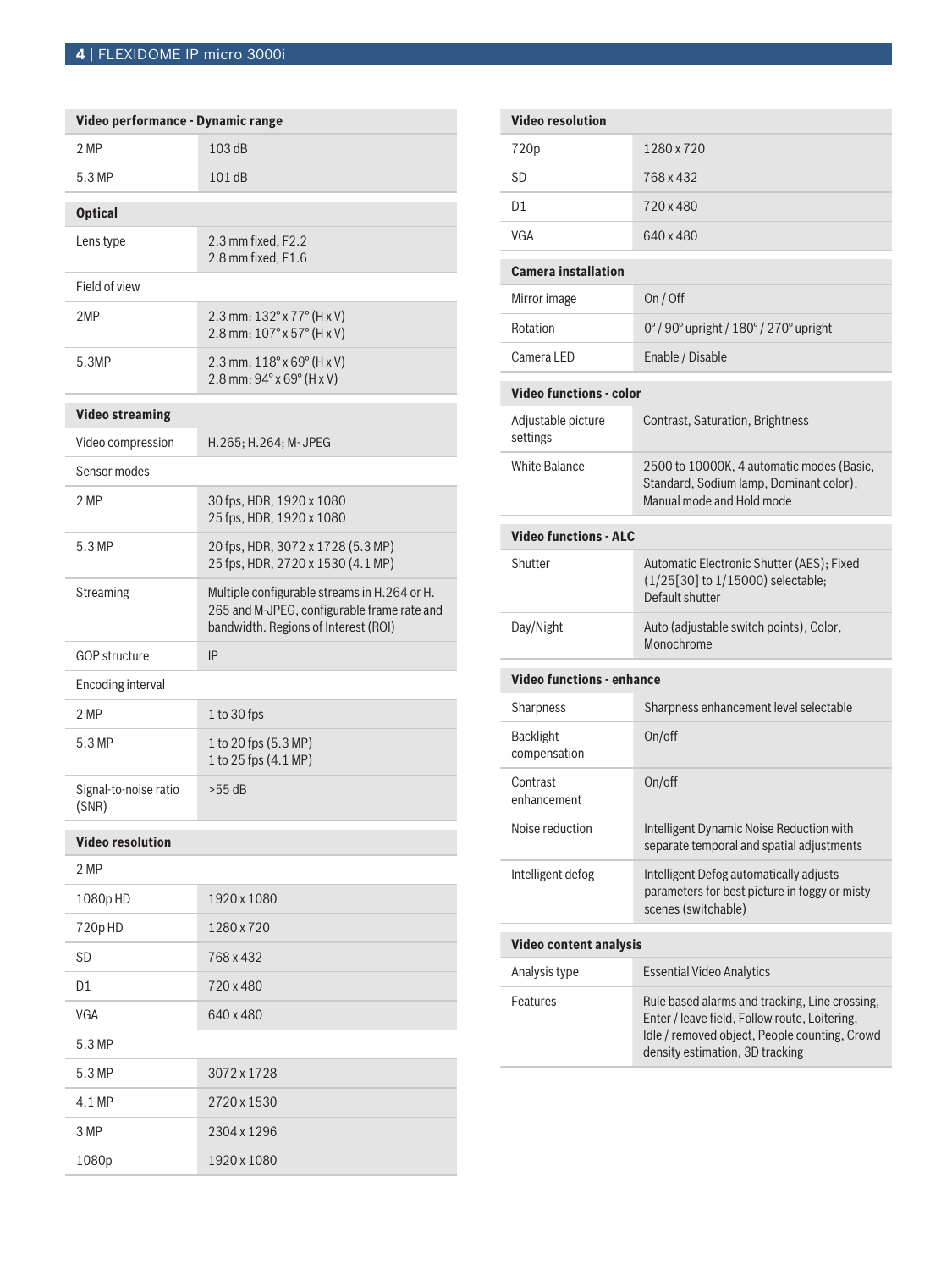| <b>Additional functions</b> |                                                                                                                                                                                                                                                                                                                                                                    |
|-----------------------------|--------------------------------------------------------------------------------------------------------------------------------------------------------------------------------------------------------------------------------------------------------------------------------------------------------------------------------------------------------------------|
| <b>Privacy Masking</b>      | Eight independent areas, fully programmable                                                                                                                                                                                                                                                                                                                        |
| Display stamping            | Name, Logo, Time; Alarm message                                                                                                                                                                                                                                                                                                                                    |
| Pixel counter               | Selectable area                                                                                                                                                                                                                                                                                                                                                    |
| <b>Local storage</b>        |                                                                                                                                                                                                                                                                                                                                                                    |
| <b>Internal RAM</b>         | up to 5 s pre-alarm recording                                                                                                                                                                                                                                                                                                                                      |
| Memory card slot            | microSDHC / microSDXC SD card slot                                                                                                                                                                                                                                                                                                                                 |
| Industrial SD cards         | Extreme lifetime and health monitoring<br>support that provides early service indication                                                                                                                                                                                                                                                                           |
| Input/output                |                                                                                                                                                                                                                                                                                                                                                                    |
| Audio input                 | Built-in mic                                                                                                                                                                                                                                                                                                                                                       |
| Audio line out              | 16 Ohm typical; output 0.875 Vrms                                                                                                                                                                                                                                                                                                                                  |
| Alarm input                 | Short or DC 5 V activation                                                                                                                                                                                                                                                                                                                                         |
| Alarm output                | Maximum load: 12 VDC / 50 mA                                                                                                                                                                                                                                                                                                                                       |
| Ethernet                    | RJ45 connector                                                                                                                                                                                                                                                                                                                                                     |
| <b>Audio streaming</b>      |                                                                                                                                                                                                                                                                                                                                                                    |
| Standard                    | G.711, 8 kHz sampling rate<br>L16, 16 kHz sampling rate<br>AAC-LC, 48 kbps at 16 kHz sampling rate<br>AAC-LC, 80 kbps at 16 kHz sampling rate                                                                                                                                                                                                                      |
| Signal-to-Noise Ratio       | $>50$ dB                                                                                                                                                                                                                                                                                                                                                           |
| <b>Audio Streaming</b>      | Full-duplex / half duplex                                                                                                                                                                                                                                                                                                                                          |
| <b>Network</b>              |                                                                                                                                                                                                                                                                                                                                                                    |
| Protocols                   | IPv4, IPv6, UDP, TCP, HTTP, HTTPS, RTP/<br>RTCP, IGMP V2/V3, ICMP, ICMPv6, RTSP,<br>FTP, ARP, DHCP, APIPA (Auto-IP, link local<br>address), NTP (SNTP), SNMP (V1, V3, MIB-II),<br>802.1x, DNS, DNSv6, DDNS (DynDNS.org,<br>selfHOST.de, no-ip.com), SMTP, iSCSI,<br>UPnP (SSDP), DiffServ (QoS), LLDP, SOAP,<br>Dropbox <sup>™</sup> , CHAP, digest authentication |
| Encryption                  | TLS1.0/1.2, AES128, AES256                                                                                                                                                                                                                                                                                                                                         |
| Ethernet                    | 10/100 Base-T, auto-sensing, half/full duplex                                                                                                                                                                                                                                                                                                                      |
| Connectivity                | Auto-MDIX                                                                                                                                                                                                                                                                                                                                                          |
| Interoperability            | ONVIF Profile S; ONVIF Profile G; ONVIF<br>Profile T: GB/T 28181                                                                                                                                                                                                                                                                                                   |
| <b>Mechanical</b>           |                                                                                                                                                                                                                                                                                                                                                                    |
| Dimensions $(\emptyset xH)$ | 110 x 66 mm (4.33 x 2.6 in)                                                                                                                                                                                                                                                                                                                                        |
|                             |                                                                                                                                                                                                                                                                                                                                                                    |
| Weight (approx.)            | 290 g (0.64 lbs)                                                                                                                                                                                                                                                                                                                                                   |
| Mounting                    | Surface mount                                                                                                                                                                                                                                                                                                                                                      |

| <b>Mechanical</b>                        |                                                                                                          |  |
|------------------------------------------|----------------------------------------------------------------------------------------------------------|--|
| 3-axis adjustment<br>(pan/tilt/rotation) | Pan: $0^{\circ}$ to $355^{\circ}$<br>Tilt: $0^\circ$ to $75^\circ$<br>$Roll: 0^{\circ}$ to $360^{\circ}$ |  |
| Dome bubble                              | Polycarbonate, clear with anti-scratch coating                                                           |  |
| <b>Environmental</b>                     |                                                                                                          |  |
| Operating<br>temperature<br>(continuous) | $-20\degree$ C to $+50\degree$ C ( $-4\degree$ F to $+122\degree$ F)                                     |  |
| Storage temperature                      | -30 °C to +70 °C (-22 °F to +158 °F)                                                                     |  |
| Humidity                                 | 5% to 100% relative humidity (condensing)<br>5% to 93% relative humidity (non condensing)                |  |
| Storage humidity                         | Up to 98% relative humidity                                                                              |  |
| Impact resistance                        | IK08                                                                                                     |  |
|                                          |                                                                                                          |  |

### **Ordering information**

**NDV-3502-F02 Fixed micro dome 2MP HDR 130° IK08** IP fixed dome camera with tamper and motion detection; 2MP HD 1080p resolution; 130º lens; indoor; EVA. Order number **NDV-3502-F02**

# **NDV-3502-F03 Fixed micro dome 2MP HDR 100° IK08**

IP fixed dome camera with tamper and motion detection; 2MP HD 1080p resolution; 100º lens; indoor; EVA.

Order number **NDV-3502-F03**

**NDV-3503-F02 Fixed micro dome 5MP HDR 120° IK08** IP fixed dome camera with tamper and motion detection; 5MP resolution; 120° lens; indoor; EVA. Order number **NDV-3503-F02**

**NDV-3503-F03 Fixed micro dome 5MP HDR 100° IK08** IP fixed dome camera with tamper and motion detection; 5MP resolution; 100º lens; indoor; EVA. Order number **NDV-3503-F03**